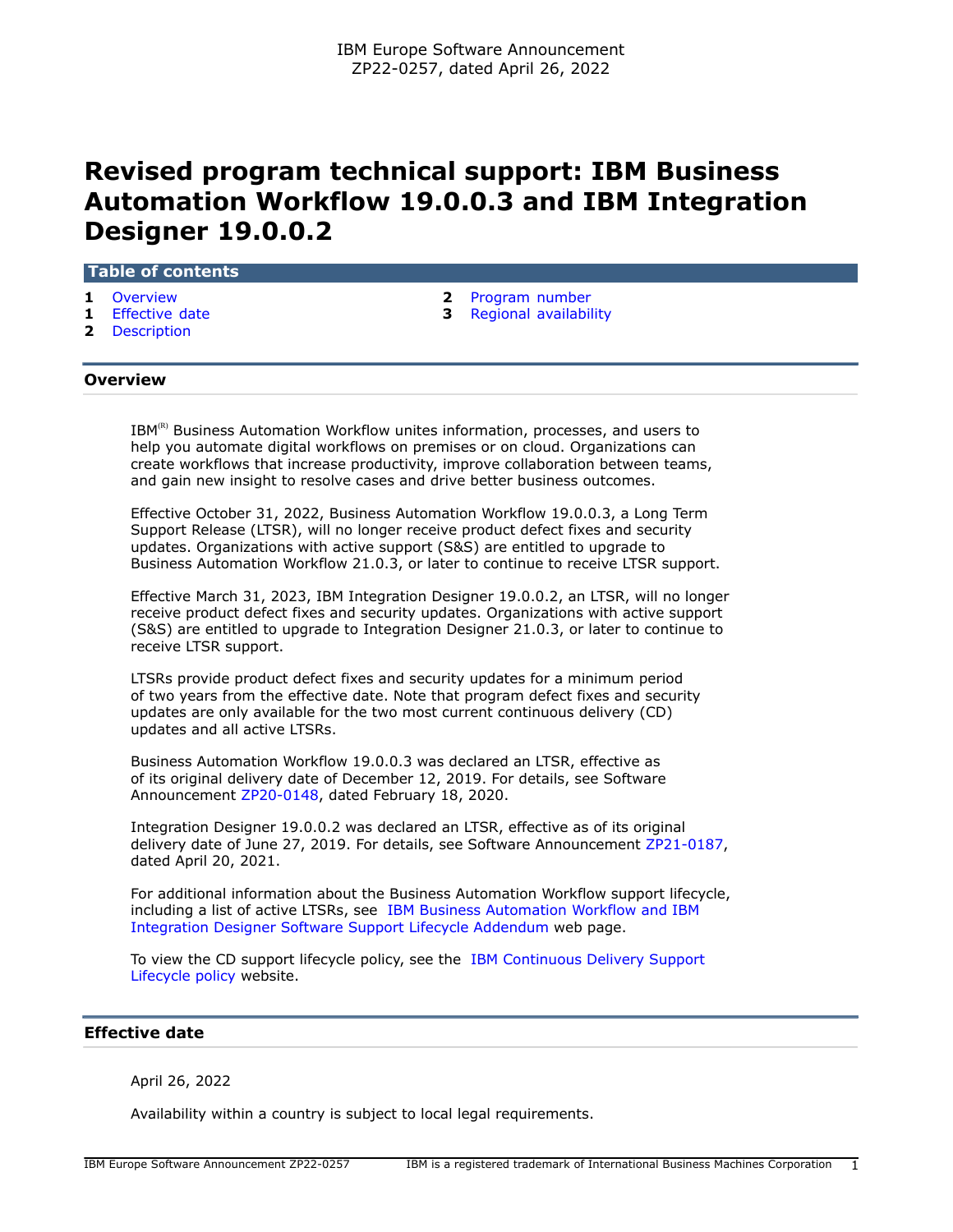# <span id="page-1-1"></span>**Description**

Business Automation Workflow combines business process management and case management capabilities in a single integrated workflow solution. It unites information processes and users to provide a 360-degree view of work to help drive more successful business outcomes. Capabilities include the following:

- Integrated process and case management. Consolidates and standardizes task work for easier prioritization; combines process-centric and case-centric work in repeatable business workflows to meet wider enterprise needs.
- Improved service. Expedites the organization's engagement by giving workflow participants and case workers access to systems, information, and analytics; speeds transactional workflows and case resolutions.
- Enhanced decision-making. Uses built-in visibility and powerful analytics to identify the best actions to resolve cases quickly and improve collaboration between IT and business teams.
- Manageable initial startup costs. Enables you to start projects small with low startup costs and a subscription-based consumption model, then grow and scale smoothly from initial project to enterprise-wide program.

Integration Designer provides tools to create integration logic for invoking and exposing services, and to create business processes that integrate applications and data.

Information resources:

- [IBM Business Automation Workflow](https://www.ibm.com/products/business-automation-workflow) website
- [Design and manage end-to-end workflows](https://www.ibm.com/cloud/workflow) website
- [IBM Documentation](https://www.ibm.com/docs/en/baw) (IBM Business Automation Workflow documentation)
- [IBM Documentation](https://www.ibm.com/docs/en/baw/20.x?topic=integration-designer-v2103) (IBM Integration Designer)

# **Accessibility by people with disabilities**

Accessibility Compliance Reports (previously known as a VPAT) containing details on accessibility compliance to standards, including the Worldwide Consortium Web Content Accessibility Guidelines, European Standard EN 301 349, and US Section 508, can be found on the [IBM Accessibility Conformance Reports](https://able.ibm.com/request/) website.

## **Reference information**

For additional information on IBM Business Automation Workflow, see:

- Software Announcement [ZP21-0229](http://www.ibm.com/common/ssi/cgi-bin/ssialias?infotype=an&subtype=ca&appname=gpateam&supplier=877&letternum=ENUSZP21-0229), dated May 4, 2021
- Software Announcement [ZP20-0204](http://www.ibm.com/common/ssi/cgi-bin/ssialias?infotype=an&subtype=ca&appname=gpateam&supplier=877&letternum=ENUSZP20-0204), dated June 23, 2020
- Software Announcement [ZP20-0089](http://www.ibm.com/common/ssi/cgi-bin/ssialias?infotype=an&subtype=ca&appname=gpateam&supplier=877&letternum=ENUSZP20-0089), dated May 5, 2020
- Software Announcement [ZP20-0188](http://www.ibm.com/common/ssi/cgi-bin/ssialias?infotype=an&subtype=ca&appname=gpateam&supplier=877&letternum=ENUSZP20-0188), dated March 24, 2020
- Software Announcement [ZP20-0148](http://www.ibm.com/common/ssi/cgi-bin/ssialias?infotype=an&subtype=ca&appname=gpateam&supplier=877&letternum=ENUSZP20-0148), dated February 18, 2020
- Software Announcement [ZP19-0609](http://www.ibm.com/common/ssi/cgi-bin/ssialias?infotype=an&subtype=ca&appname=gpateam&supplier=877&letternum=ENUSZP19-0609), dated November 19, 2019

For additional information on IBM Integration Designer, see:

- Software Announcement [ZP19-0301](http://www.ibm.com/common/ssi/cgi-bin/ssialias?infotype=an&subtype=ca&appname=gpateam&supplier=877&letternum=ENUSZP19-0301), dated May 14, 2019
- Software Announcement [ZP18-0513](http://www.ibm.com/common/ssi/cgi-bin/ssialias?infotype=an&subtype=ca&appname=gpateam&supplier=877&letternum=ENUSZP18-0513), dated September 11, 2018

## <span id="page-1-0"></span>**Program number**